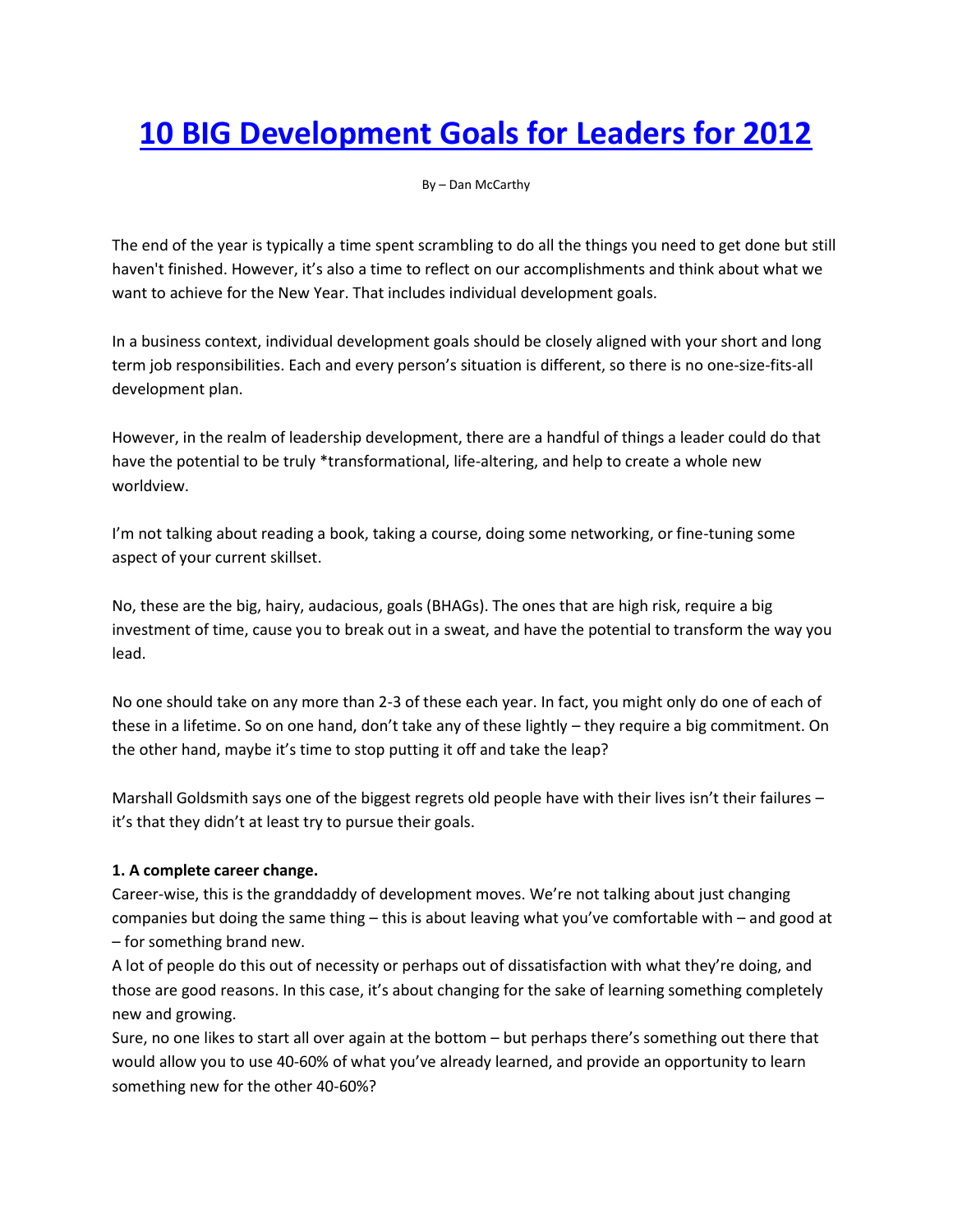## **2. A job change.**

While not as high risk or high developmental impact as a career change, switching to a new company, or even division within a big company, offers the opportunity to apply what you know in an entirely new context. It could involve new people, markets, customers, products, tools, and processes, all of which are opportunities to learn and develop.

## **3. A geographic move.**

This one sometimes goes hand-in-hand with a job or career change. Learning to adapt in a strange new world can be scary, yet incredibly rewarding. I'm awestruck when I think of what it's like to be an immigrant.

If you're not ready for this, try a short-term expat assignment. Talk to others that have done it, you may find out it's not as bad as you think it could be.

And sorry, no, a vacation doesn't count. Although I can't tell you how many people I've met that have never traveled more than 100 miles from where they were born, like Jim Carrey's character in The Truman Show. In that case, it could be transformational.

## **4. Volunteer.**

Join a non-profit board, committee, organization, or just spend a day helping those less fortunate. You'll learn about courage, determination, inspiration, and hope, both from those you are helping and from the die-hard volunteers you'll work with.

**5. Take on a "[Greater than Yourself](http://www.greaterthanyourself.com/)" project.** I learned about this from Steve Farber, who authored a book by the same name. The idea is to pick someone – sort of a mentee – but instead of just offering a little mentoring advice to bring them along to your level – make a long-term commitment to help that person become even better than you. If every leader did this for just one person, we'd never have to worry about doing succession planning.

Less transformational, but still with the potential to be transformational:

### **6. Go back to school.**

If you never got that high school, Associate, Bachelor, Master, or PhD degree, and have regrets, then how about making 2012 the year to get started? For adults, going back to school can be a HUGE mountain to climb. However, it's often that first step that's the hardest. Nowadays, there are more ways than ever to get a degree. If you're interested, make an appointment with an admissions counselor, or attend an information session.

*Full disclosure: I work at a university, but I've always been a proponent of continuing education for adults.*